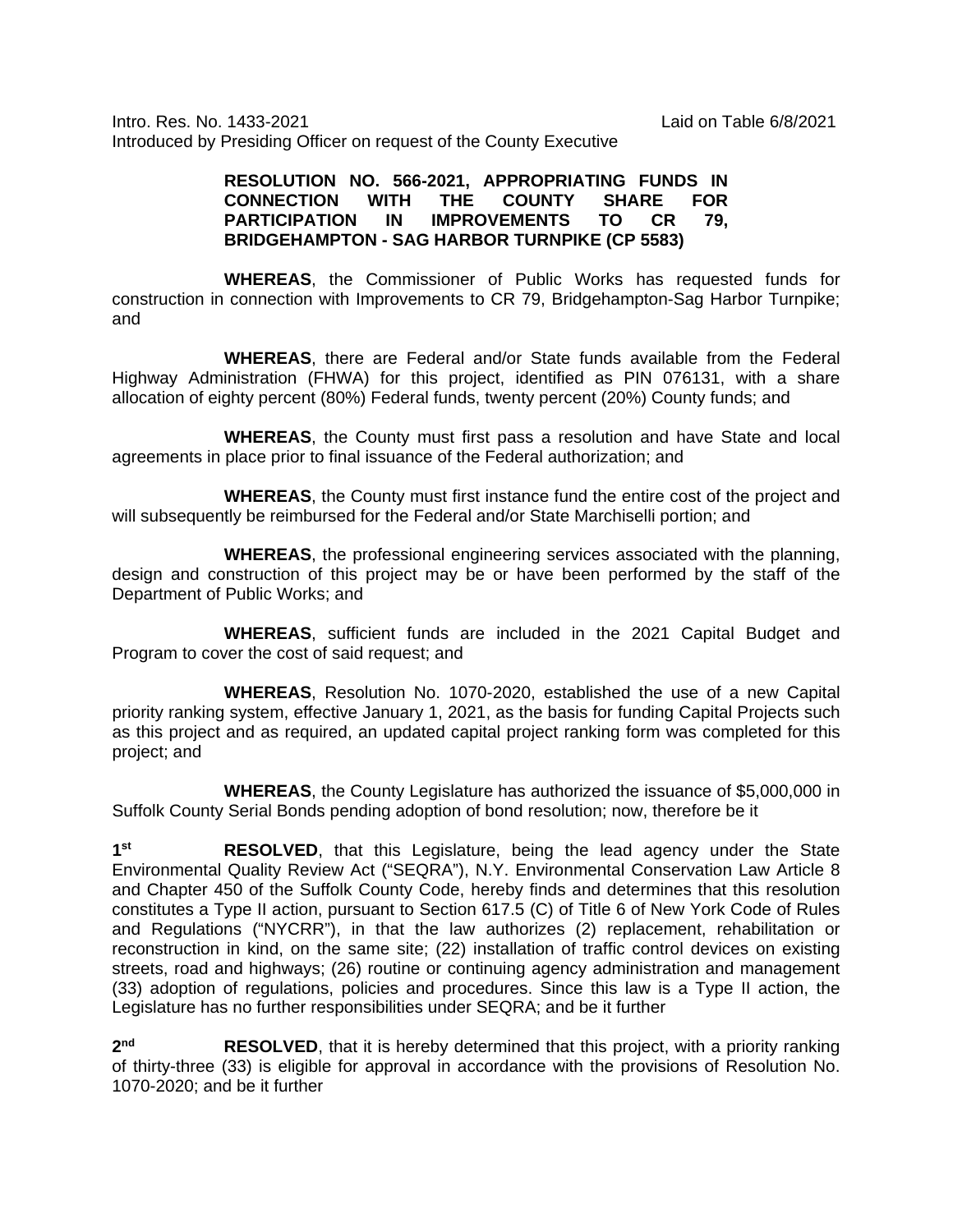**3rd RESOLVED**, that the County Department of Public Works is hereby authorized, empowered and directed to take such action as may be necessary to complete Improvements to CR 79, Bridgehampton-Sag Harbor Turnpike, pursuant to Section C8-2 (A) of the Suffolk County Charter; and be it further

**4th RESOLVED**, that the proceeds of \$1,000,000 in Suffolk County Serial Bonds be and they are hereby appropriated as follows:

| Project No.             | J.C. Project Title                | Amount      |
|-------------------------|-----------------------------------|-------------|
| CAP-525-5583.310        | Improvements to CR 79,            | \$1,000,000 |
| (Fund 001-Debt Service) | Bridgehampton-Sag Harbor Turnpike |             |

and be it further

**5th RESOLVED**, that Federal Aid in the amount of \$4,000,000 is hereby accepted and appropriated as follows:

| Project No.      |     | J.C. Project Title                | Amount      |
|------------------|-----|-----------------------------------|-------------|
| CAP-525-5583.310 | -50 | Improvements to CR 79,            | \$4,000,000 |
|                  |     | Bridgehampton-Sag Harbor Turnpike |             |

and be it further

**6th RESOLVED**, that the County Comptroller is directed to limit the serial bond borrowing to the County share of \$1,000,000; and be it further

**7th RESOLVED**, that the County Comptroller is authorized to issue Bond Anticipation Notes for the Federal share of \$4,000,000; and be it further

**8th RESOLVED**, that the County Comptroller is hereby authorized and directed to accept Federal funding in the amount of \$4,000,000; and be it further

**9th RESOLVED**, that the County Comptroller is hereby authorized and directed to place into a debt service reserve fund any Federal or State aid received for this project, that is required to pay down debt service borrowed in excess of the serial bond borrowing limit of \$1,000,000 for the County share; and be it further

**10<sup>th</sup> RESOLVED**, that the County Comptroller is hereby authorized to accept Federal and/or State Marchiselli aid in connection with this project; and be it further

**11th RESOLVED**, that this resolution will become effective upon receipt of the Federal Authorization; and be it further

**12<sup>th</sup> RESOLVED**, that the County Legislature hereby authorizes the County Executive, or his designee, to execute the standard agreement for reimbursement with the New York State Department of Transportation and any and all contract documents related to this project, on behalf of the County of Suffolk providing for the municipality's participation in the above referenced project.